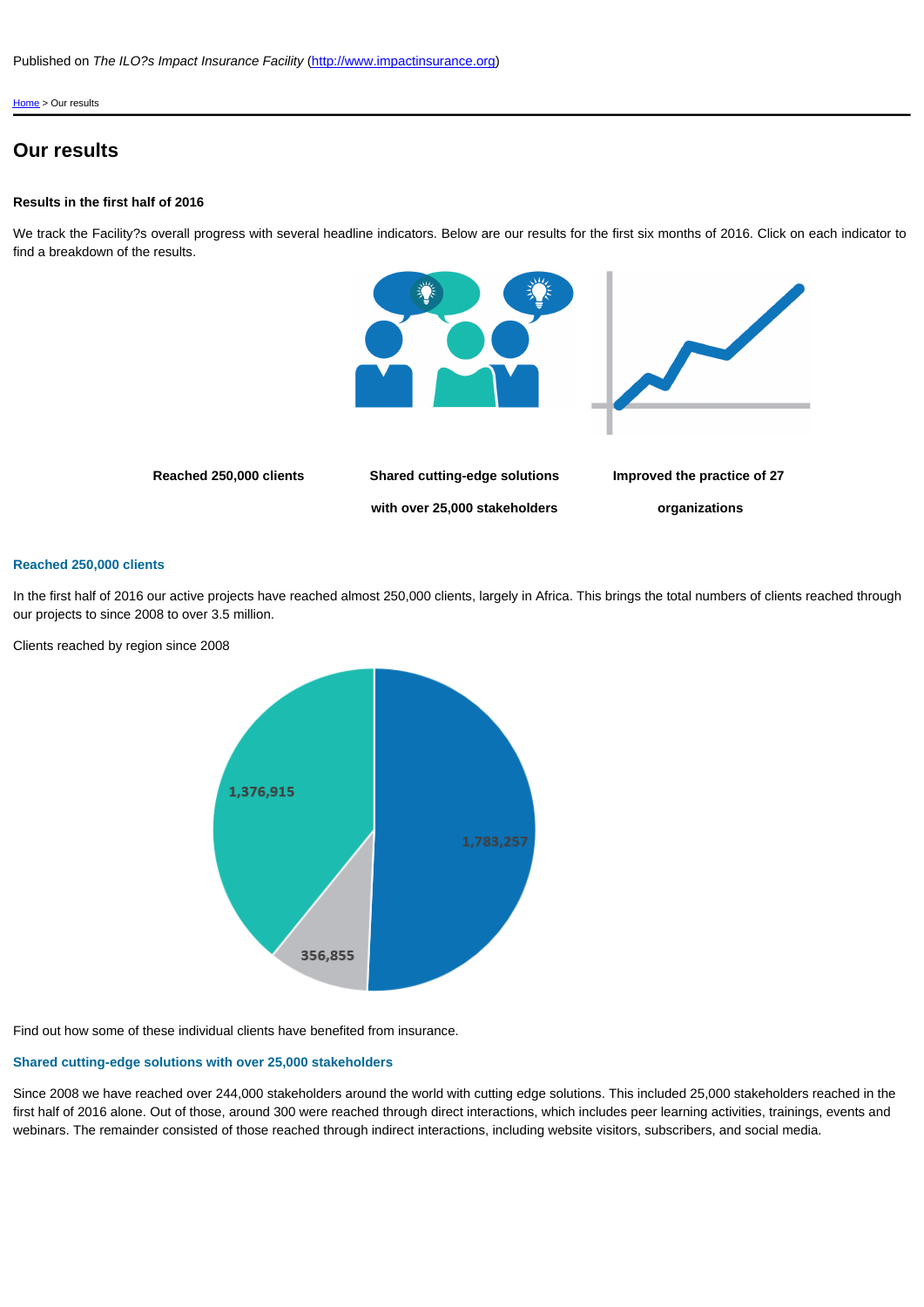**People reached by region**

**People reached by audience type**



## **Improved the practice of 27 organizations**

During the first half of 2016, 27 organizations improved their practice as a result of our work with them, either through capacity building or partnering with us to implement projects. The changes brought about vary from changes in organizational structure to changing a specific process in providing an insurance project.

We focus on driving changes related to the most important topics facing the industry.